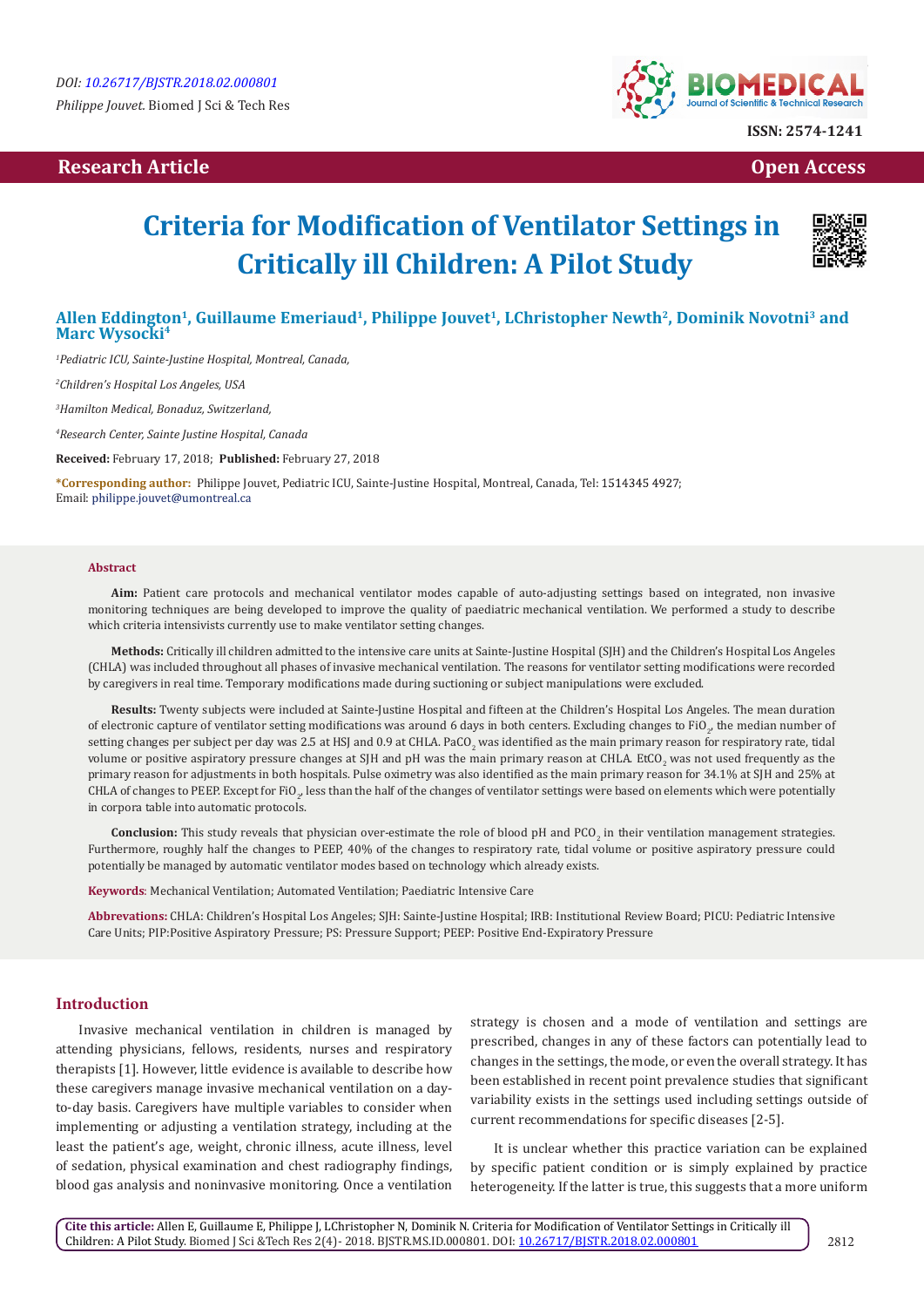best practice – potentially leading to improved patient outcome – has yet to be described, accepted and implemented. This practice variability is also a barrier to the evaluation of different ventilation strategies and new modes of ventilation, because there is no clearly described "best practice" to use as a standard of comparison. It may also contribute to significant background patient-to-patient variation among patients enrolled in studies not directly related to ventilation management, and this variation may mask the effect (positive or negative) of those studies' interventions [6]. The multiplicity of factors influencing pediatric ventilation and the wide variations in current practice make imparting expertise to medical trainees a challenge.

Furthermore, computer assisted ventilation management protocols and automatic modes of ventilation modes in which continuously monitored data is relayed directly to the ventilator which then adjusts the settings are currently being developed [7-11]. Caregivers are unlikely to trust or use these protocols or automatic modes of ventilation if their algorithms cannot be demonstrated to lead to ventilator management comparable or superior to current practice. Such a comparison cannot be made without first describing the current practice [12]. The present pilot study in two centers identified the key elements among the multiplicity of invasive and non-invasive monitored data at caregivers' disposition and describes the relationships between these elements and specific ventilator setting changes.

#### **Subjects and Methods**

This is a prospective observational study carried out in two centers between January 2010 and January 2011 at the pediatric intensive care units (PICU) of Sainte-Justine hospital (SJH) and between November 2011 and February 2012 at the PICU of the Children's Hospital Los Angeles (CHLA), two tertiary care pediatric hospitals. The Institutional Review Board (IRB) of both institutions approved this study.

#### **Subjects**

During the study periods, all consecutive critically ill children were considered eligible to participate in the study if they met the following inclusion criteria:

A. Presence of invasive mechanical ventilation (via end tracheal tube or tracheotomy) and

B. Expected duration of mechanical ventilation more than 3 days.

The latter was determined by the presence of one of the following 3 criteria that were demonstrated as risk factors of prolonged mechanical ventilation<sup>12</sup>:

a) mean airway pressure  $\geq 13$  cmH<sub>2</sub>O maintained for at least 60 minutes at any time in the first 24 hours of mechanical ventilation,

b) PRISM  $\geq 10$  on the day of PICU admission, or

c) Continuous infusion of a sedating medicine for any amount

of time during the first 24 hours of mechanical ventilation.

Subjects were excluded if they met any of the following criteria:

a) Presence of a "Do not resuscitate" or "Do not reinitiate" order in the chart,

b) Suspected or confirmed brain death,

c) History of mechanical ventilation (invasive or non invasive) at home, or

d) The data gathering computer was not available.

# **Identification of the Factors that Influence Ventilator Setting Changes**

In order to generate necessary data to prepare for this study, we performed two surveys amongst the paediatric intensivists, neonatologists, paediatric intensive care fellows, and neonatology fellows of SJH. In the first survey, participants were asked to identify the elements they considered when increasing or decreasing the imposed respiratory rate, positive aspiratory pressure or tidal volume, positive end-expiratory pressure, and fraction of inspired oxygen. All questions were open-ended. The survey was distributed via e-mail and in paper format to twenty individuals, and eight surveys were completed (forty percent response rate). The results of the first survey were reviewed, and similar responses were combined. The second survey included the elements identified in the first survey, and asked respondents to estimate the frequency (in terms of a percentage) with which a particular element was included in the decision-making process amongst all of their prescriptions to change a particular ventilator setting (e.g., Among all of your prescriptions to change the imposed respiratory rate, what percentage are based on the partial pressure of carbon dioxide from an arterial blood gas?).

The format required that participants write a percentage for each of seventeen questions. Again, the survey was distributed to twenty individuals and thirteen individuals responded (sixtyfive percent response rates). The results of the first survey were instrumental in the design of a computer program used as the primary data gathering utility for this project (see below). The results of the second survey-specifically, that seventy-eight percent of changes to the imposed rate, positive aspiratory pressure, set tidal volume, and pressure support are made in reference to arterial blood pH or arterial partial pressure or carbon dioxide and that eighty-one percent of changes to the fraction inspired oxygen and positive end-expiratory pressure are made in reference to pulse oximetry monitoring-served as the basis for the hypothesis of this study.

#### **Study Design**

When a subject was selected for the study (see above), a laptop computer with a custom-designed computer program (Figure 1) was installed at the bedside. The computer was used to record each ventilator setting change along with one primary reason for the ventilator setting change and an unlimited number of secondary reasons. The caregiver changing the setting filled out this electronic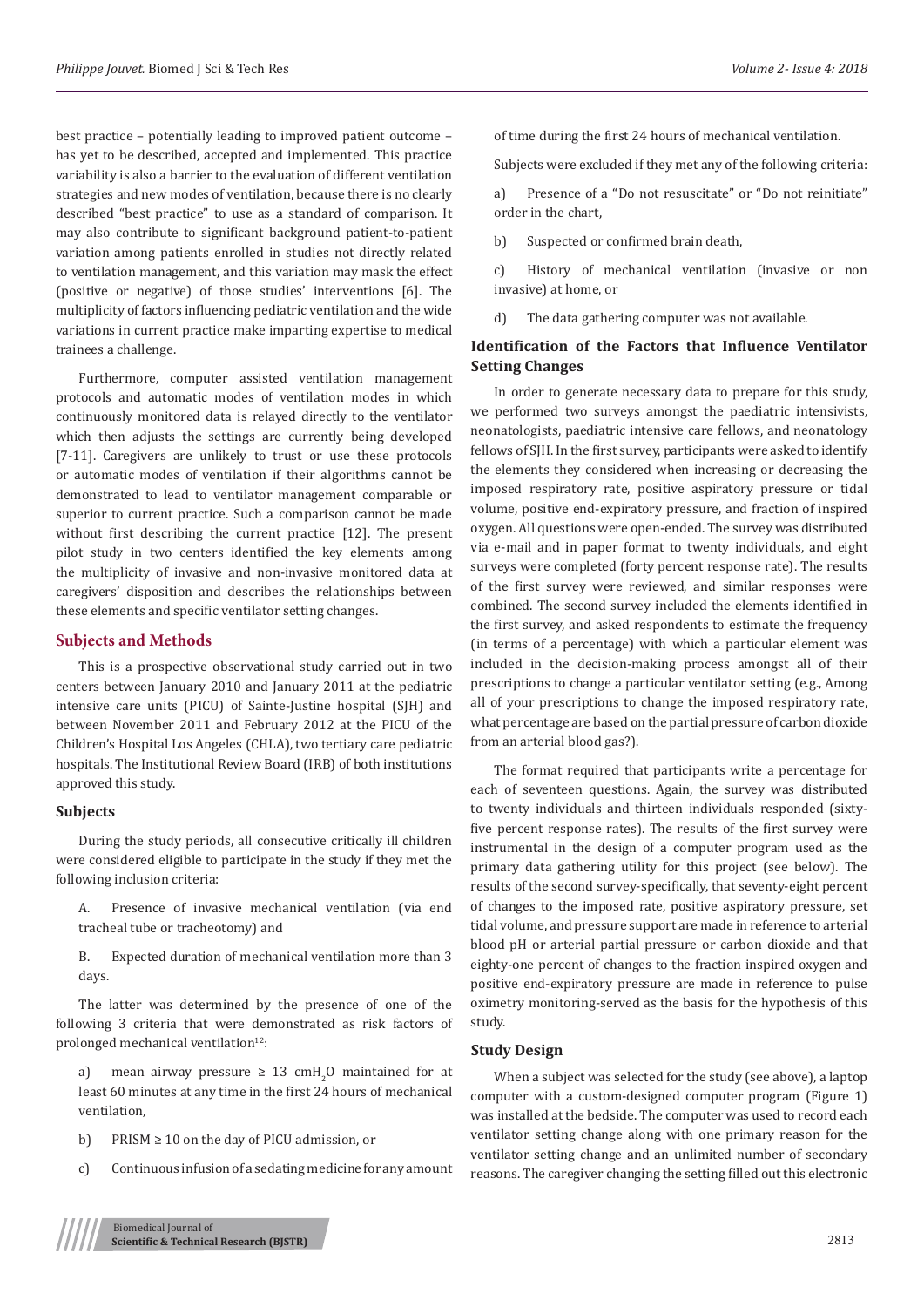form at the bedside and the time the change was made, from prepopulated scrolling lists of setting changes, primary and secondary reasons. Manual entries were however also allowed if changes and reasons to change were not found on the lists. The role of the

caregiver responsible for the setting change (nurse, respiratory therapist, resident, fellow or attending) was also recorded for each change.



#### **Sample Size**

Based on an average prevalence of motivating factors for ventilator change equal to 50% (P0) and a 95% confidence interval, measurement of 384 ventilator changes were required to reach a level of precision of +/- 5% around the estimate. Also, based on an expected mean length of mechanical ventilation of 3 days and an average of 7 measurements per day, a sample-size of 20 subjects per center (approx. 420 measurements per center) was targeted.

## **Data Collection**

Subject characteristics including demographic data, diagnosis, severity scores, clinical data at inclusion and outcomes were collected from the charts. The endpoint of this study was the change to the ventilator setting in reference to the primary and secondary motivating factors. Specifically, for the purpose of this study, ventilator changes were classified as the following: change of mode of ventilation; increase or decrease by any amount of mechanically imposed respiratory rate, aspiratory volume, peak aspiratory pressure, positive end-expiratory pressure, pressure support, or fraction of inspired oxygen. Anticipated motivating factors include the following: pulse oximetry, pH, partial pressure of carbon dioxide, partial pressure of oxygen, tidal volume, minute ventilation, end-tidal carbon dioxide, chest radiograph, session of chest physical therapy or respiratory toilet and the physical examination.

In addition to these anticipated motivating factors, other motivating factors could be identified and recorded in the course of the study. We tracked the following changes: Rate (RR), Tidal Volume (Vt), Positive Aspiratory Pressure (PIP), Pressure Support (PS), Positive End-Expiratory Pressure (PEEP), and Fraction of Inspired Oxygen (FiO<sub>2</sub>). Monitored elements (any finding, whether clinical, laboratory, radiological, or derived from measurements from the ventilator) were identified if they played a role in the decisionmaking process leading to a ventilator setting change. However, no interpretation of findings or values was given. Therefore, the relationship between monitored elements and ventilator setting changes are expressed as the percentage of ventilator setting changes for which a particular monitored element played a role. Caregiver compliance with the protocol was estimated by recording the internal ventilator log of ventilator setting modifications using a compact flash reader connected to the ventilator (Servo-I, Marquette, Solana, Sweden).

The ventilator setting changes recorded by the ventilator log were then matched with the ventilator setting changes recorded by caregivers with a custom-designed computer program (Figure 1). The number of setting changes in the ventilator log with a corresponding entry in the study software was divided by the total number of setting changes in the ventilator log to yield a percent compliance. The compliance was measured in 10% of the subjects at Sainte-Justine Hospital. Between the SJH and CHLA studies, we modified the methodology in order to focus the data collection on ventilation parameter changes and to decrease study workload [1]. We no longer included  $FiO_2$  setting changes; [2]. The internal log of the ventilator was no longer recorded. In order to estimate the potential gains of employing either computer assisted ventilation management protocols or ventilator modes with automatic setting adjustment, we categorised the reasoning for any given setting change as readily able to be incorporated into an automated protocol based on current technology, or not able to be assimilated.

The reasons we considered able to be embodied included spontaneous respiratory rate, measured positive aspiratory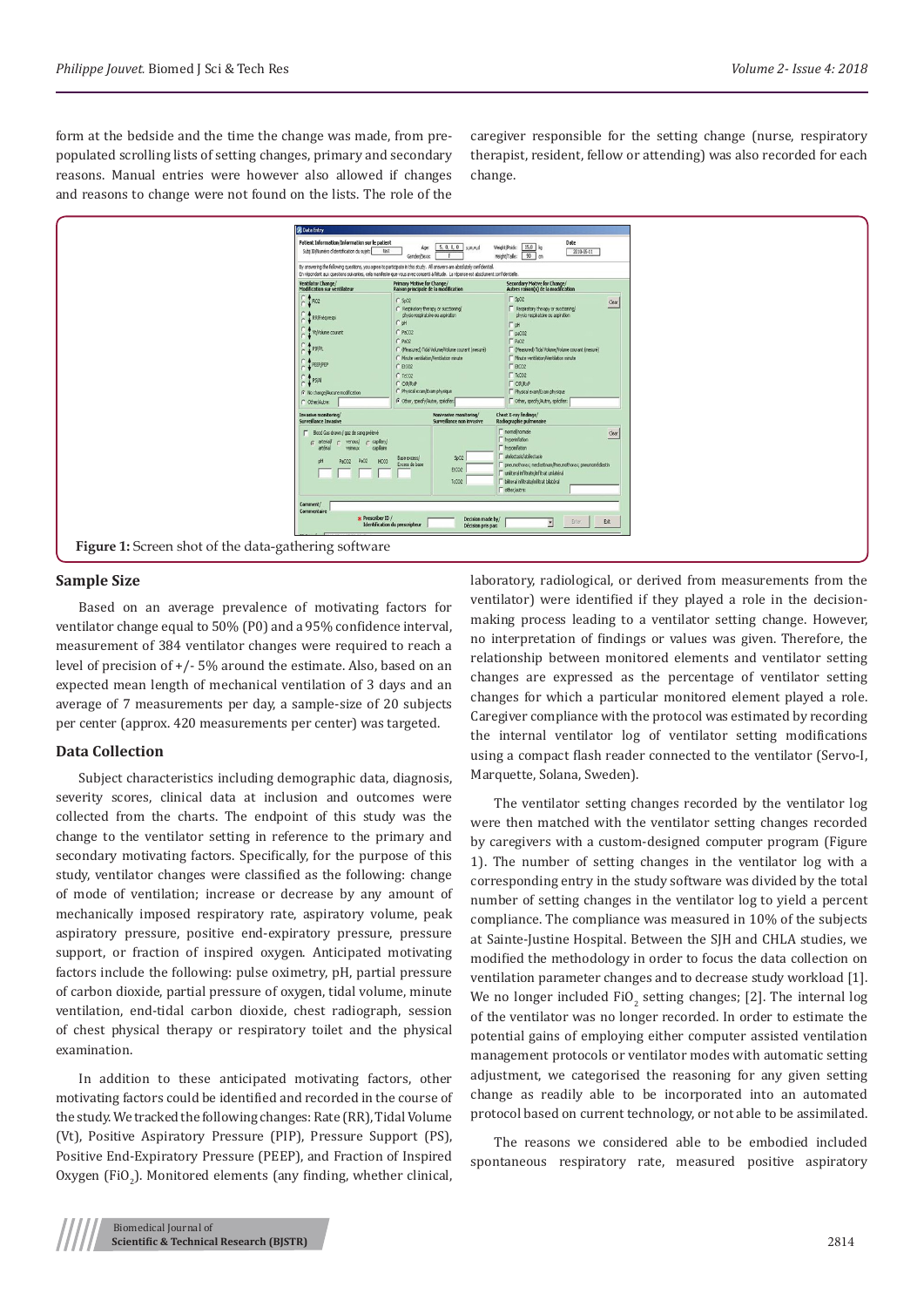pressure, measured tidal volume, minute ventilation, oxygen pulse oximetry, end tidal  $PGO_{2'}$  planned stepwise weaning. The reasons not able to be incorporated into an automated protocol included blood gases (pH, PaCO<sub>2</sub>, PcCO<sub>2</sub>, PaO<sub>2</sub>), physical examination and chest film findings. When multiple elements were reported for one ventilator setting change, if any one element was considered not readily able to be incorporated into an automatic protocol, that ventilator setting change was considered to be based on nonincorporated elements.

#### **Statistical Analysis**

Data are described as mean and SD, unless otherwise specified, for quantitative variables and frequencies for qualitative variables (n = number of ventilator setting changes). Prevalence of motivating factors for ventilator setting modifications is described as percentage. Motivating factors are classified as primary and secondary criteria.

## **Results**

Twenty subjects were included at Sainte-Justine Hospital and fifteen at the Children's Hospital Los Angeles, with both medical and surgical indications for admission to the PICU. The subject characteristics are reported in (Table 1). The mean duration of electronic capture of ventilator setting modifications was around 6 days (Table 1) in both centers. Eighty caregivers participated in the study of SJH; forty-three nurses, fifteen respiratory therapists, eight residents, six fellows, and eight attending physicians. At CHLA, caregiver participants were either fellows or attending due to modifications of data collection (see methodology section). The numbers of changes of ventilation settings are shown in (Table 2). Primary reasons for ventilation settings are shown in (Tables 3 & 4). Excluding changes to FiO<sub>2</sub>, the median number of setting changes per subject per day was 2.5 at HSJ and 0.9 at CHLA.

**Table 1:** Characteristics of the children included in the study. Data are expressed as mean ± standard deviation or percentage. HSJ: Sainte-Justine Hospital, CHLA: Children's Hospital Los Angeles PRISM: Pediatric risk of mortality score20, PELOD score: pediatric logistic organ dysfunction score21, PICU LOS: length of stay in the pediatric intensive care unit, EtCO2: end tidal PCO2.

|                                    | <b>Subjects</b> |                 |  |
|------------------------------------|-----------------|-----------------|--|
| <b>Characteristics</b>             | <b>SJH</b>      | <b>CHLA</b>     |  |
|                                    | $(n=20)$        | $(n=15)$        |  |
| Age (years old)                    | $2.4 \pm 2$     | $6.6 \pm 6.3$   |  |
| Weight (kg)                        | $12.1 \pm 7.1$  | $28.8 \pm 27.2$ |  |
| Female gender (%)                  | 50              | 31              |  |
| PRISM                              | $10\pm 6$       | $7.8 + 6.5$     |  |
| PELOD score at inclusion           | $8\pm 6$        | $15.9 \pm 8.3$  |  |
| PICU LOS (d)                       | 29±69           | $21.0 \pm 13.4$ |  |
| Duration of ventilation (d)        | $28 + 70$       | $16.8 \pm 12$   |  |
| 28-day mortality (%)               | 15.0            | 6.3             |  |
| Duration of electronic capture (d) | 6±10            | $5.7 \pm 2.6$   |  |
| EtCO2 monitoring $(\%)$            | 35              | 100             |  |

**Table 2:** Number of ventilation settings adjustements recorded during the study period at Sainte-Justine Hospital (HSJ) and Children's Hospital of Los Angeles (CHLA). FiO2 adjustments are excluded. RR: respiratory rate, PIP: positive inspiratory pressure (including pressure support level), Vt: tidal volume, PEEP: positive end expiratory pressure.

|                  | <b>RR</b> adjustments | <b>PIP or Vt adjustments</b> | <b>PEEP</b> adjustments | <b>Total adjustments</b> |
|------------------|-----------------------|------------------------------|-------------------------|--------------------------|
| $SIHn$ $(\% )$   | 60 (28)               | 111 (53)                     | 37 (18)                 | 208                      |
| $CHLA n (\%)$    | 33 (42)               | 37(47)                       | 8(10)                   | 78                       |
| Total $n$ $(\%)$ | 93 (32)               | 148 (51)                     | 45(16)                  | 286                      |

The frequency with which respondents identified secondary monitored elements, assuming a primary element was identified, varied as follows: RR 20% and 44%, Vt-PIP 19.3% and 50%, PEEP  $17.1\%$  and  $37.5\%$ , FiO<sub>2</sub> 2.7% and not available, at HSJ and CHLA respectively. The median caregiver compliance with the protocol was 74.5% at HSJ. No trends in compliance were found between the different shifts or over the days of observation for each subject. For the different ventilator settings, there were between 3.4% and 16.1% of changes for which respondents did not record their motivation for making the change. PaCO $_2$  was identified as the main primary reason for RR, Vt or PIP changes at HSJ and pH was the main primary reason at CHLA. EtCO<sub>2</sub> was not used frequently as the primary reason for RR, Vt or PIP adjustments in both hospitals (Tables 3 & 4).

Pulse oximetry was also identified as the main primary reason for 34.1% at HSJ and 25% at CHLA of changes to PEEP, followed by physical exam, Pa $0_{\rm_{2^{\prime}}}$  chest radiography findings, planned step-wise weaning and measured tidal volume (Tables 3 & 4). After exclusion of temporary changes made during interventions (end tracheal tube aspiration and other subject manipulation), pulse oximetry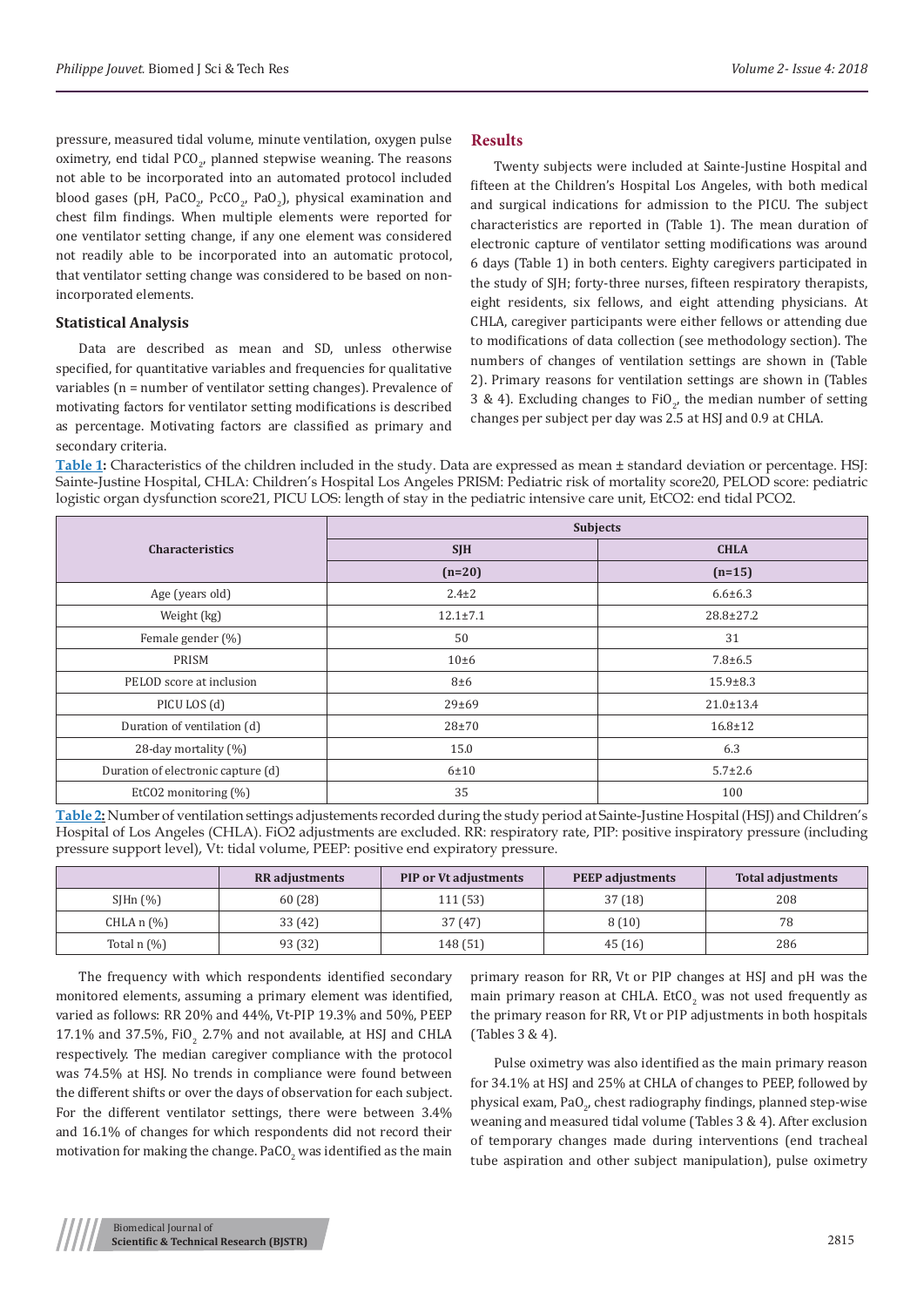was identified as the primary monitored element for 84.5% of FiO<sub>2</sub> changes (Table 3). Except for FiO<sub>2</sub>, less than the half of the

changes of ventilator settings were based on elements which were potentially in corpora table into automatic protocols (Table 5).

**Table 3:** Primary clinical or laboratory parameters that motivated a change in a dedicated ventilator setting at Sainte-Justine hospital, on a total of 905 settings change.

|                                           | RR               | Vt or PIP                    | <b>PEEP</b>      | <b>FiO2</b>      |
|-------------------------------------------|------------------|------------------------------|------------------|------------------|
|                                           | $n=60$           | $n = 111$                    | $n=37$           | $n = 697$        |
|                                           |                  | <b>Ventilator parameters</b> |                  |                  |
| Abnormal spontaneous RR<br>(%)            | 1.2              | 5.4                          | $\boldsymbol{0}$ | $\boldsymbol{0}$ |
| Abnormal measured Vt (%)                  | $\boldsymbol{0}$ | 18.9                         | 7.3              | 0.1              |
| Abnormal measured PIP<br>(% )             | $\boldsymbol{0}$ | 1.8                          | $\boldsymbol{0}$ | $\overline{0}$   |
| Abnormal minute<br>ventilation (%)        | $\mathbf{0}$     | 1.8                          | $\boldsymbol{0}$ | $\boldsymbol{0}$ |
|                                           |                  | Non invasive monitoring      |                  |                  |
| Pulse oximetry (%)                        | 2.5              | 4.5                          | 34.1             | 26.3             |
| EtCO2 (%)                                 | 1.2              | 0.9                          | $\mathbf{0}$     | $\boldsymbol{0}$ |
| Blood gases parameters motivating changes |                  |                              |                  |                  |
| pH (%)                                    | 8.6              | 4.5                          | 2.4              | $\overline{0}$   |
| PCO2 (%)                                  | 42               | 20.7                         | $\mathbf{0}$     | $\overline{0}$   |
| Pa02 (%)                                  | $\mathbf{0}$     | 0.9                          | 9.8              | 0.3              |
| Others                                    |                  |                              |                  |                  |
| Physical Exam (%)                         | 4.9              | 3.6                          | 12.2             | 0.3              |
| CXR findings (%)                          | $\theta$         | $\overline{0}$               | 9.8              | $\overline{0}$   |
| Weaning protocol (%)                      | 3.8              | 5.4                          | 7.3              | $\overline{0}$   |
| Interventions* (%)                        | 12.3             | 21.6                         | $\mathbf{0}$     | 68.9             |
| Miscellaneous (%)                         | 23.5             | 9.9                          | 17.1             | 4.1              |
| <b>Total</b> (100)                        | 100              | 100                          | 100              | 100              |

**Table 4:** Primary clinical or laboratory parameters that motivated a change in a dedicated ventilator setting in 15 children at the Children Hospital Los Angeles.

|                                           | <b>RR</b>        | Vt or PIP        | <b>PEEP</b>      |
|-------------------------------------------|------------------|------------------|------------------|
|                                           | $n=33$           | $n=37$           | $n=8$            |
| <b>Ventilator parameters</b>              |                  |                  |                  |
| Abnormal spontaneous RR (%)               | $\boldsymbol{0}$ | $\boldsymbol{0}$ | $\boldsymbol{0}$ |
| Abnormal measured Vt (%)                  | 3                | 10.8             | $\mathbf{0}$     |
| Abnormal measured PIP (%)                 | $\boldsymbol{0}$ | $\mathbf{0}$     | $\mathbf{0}$     |
| Abnormal minute ventilation (%)           | $\boldsymbol{0}$ | 5.4              | $\mathbf{0}$     |
| Non invasive monitoring                   |                  |                  |                  |
| Pulse oximetry (%)                        | 3                | 2.7              | 25               |
| EtCO2 $(%)$                               | 12.1             | 5.4              | $\overline{0}$   |
| Blood gases parameters motivating changes |                  |                  |                  |
| pH (%)                                    | 51.5             | 45.9             | $\Omega$         |
| PCO <sub>2</sub> (%)                      | 6.1              | 10.8             | $\mathbf{0}$     |
| PaO2 (%)                                  | $\mathbf{0}$     | $\boldsymbol{0}$ | 37.5             |
| Others                                    |                  |                  |                  |
| Physical Exam (%)                         | $\boldsymbol{0}$ | $\mathbf{0}$     | $\mathbf{0}$     |
| CXR findings (%)                          | 3                | 5.4              | $\theta$         |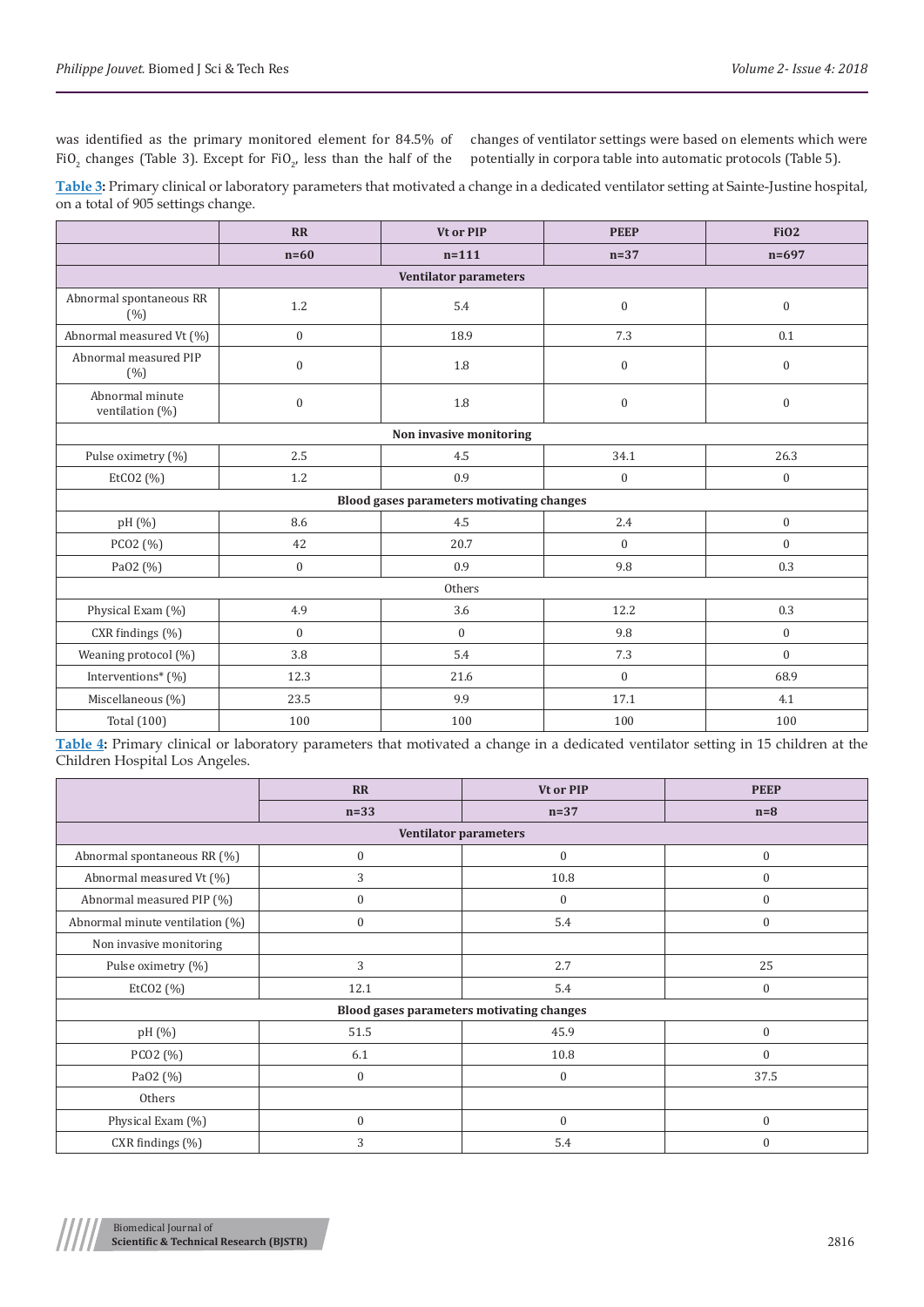| Weaning protocol (%) |      | $\overline{ }$<br>، ، ، |        |
|----------------------|------|-------------------------|--------|
| Miscellaneous (%)    | 18.2 | $10.8\,$                | ن. ، ن |
| Total $(\%)$         | 100  | 100                     | 100    |

**Table 5:** Reasons to modify ventilator settings that are currently incoporatable into an automatic ventilator mode. RR: respiratory rate, Vt: tidal volume, PIP: positive inspiratory pressure, PEEP: positive end expiratory pressure and FiO2, HSJ: Sainte-Justine Hospital, CHLA: Children's Hospital Los Angeles.

|                                  | Percentage of changes incorporatable currently |             |  |
|----------------------------------|------------------------------------------------|-------------|--|
|                                  | into an automated ventilator mode              |             |  |
| Ventilator parameter(s) modified | <b>HSI</b>                                     | <b>CHLA</b> |  |
| RR(%)                            | 33                                             | 15          |  |
| Vt or $PIP$ $(\%)$               | 51                                             | 35          |  |
| PEEP $(\%)$                      | 51                                             | 14          |  |
| FiO2(%)                          | 97                                             |             |  |

## **Discussion**

Contrary to the results of a survey in which caregivers estimated that roughly eighty percent of their prescribed setting changes to the set respiratory rate, positive aspiratory pressure, tidal volume and pressure support were motivated by  $\text{PaCO}_2$  or blood pH, those elements were cited as primary elements in a third of setting changes when caregivers recorded their reasoning at the time the prescription. At CHLA, this rate increased to one half suggesting that ventilator settings adjustments also depend on the organizational structure of each PICU. The rate of modification of ventilator settings in children is below 3 times a day when FiO<sub>2</sub> changes are excluded. As expected,  $\text{FiO}_2$  settings are modified essentially on pulse oximetry values.

As one would expect, by selecting incubated subjects with a projected duration of mechanical ventilation of greater than 3 days, the subjects included in this study had longer lengths of stay, higher PRISM and PELOD scores, and a higher mortality rate than the average for our ICU. The number of ventilator settings changes, excluding  $FiO<sub>2</sub>$ , was not greatly different in the two centers studied (median of 2.5 and 0.9 changes per subject and per day). This is much lower than the rate at which an automatic protocol usually performs (more than 1 change per hour) [7,13,14]. Reasons for modification of  $FiO_2$  are consistent with perceived clinical experience, as demonstrated by the fact that the routine management of the FiO<sub>2</sub> has been largely delegated to bedside nurses, who are instructed to adjust  $\mathrm{FiO}_2$  in order to maintain target pulse oximetry readings and in accordance with the patient's skin coloration and general status.

Our findings show that  $97.1\%$  of FiO<sub>2</sub> setting changes in our center could potentially be managed by automatically adjusting ventilator modes. Such technology is currently available for children above 7kg13, and is also of particular interest in neonatal intensive care units [15,16]. Modifications to PEEP were made with reference to several elements; however, multiple elements were only recorded for 17.1% of modifications. In other words, there are several elements to track when managing PEEP, but usually, only one of these elements becomes clinically significant at a time. Pulse

oximetry was by far the most frequently cited element (about one third of the changes), while physical exam, PaO2, chest radiography findings, planned step-wise weaning and measured tidal volume were all identified at similar low frequencies. Assuming that an adaptable weaning plan can be incorporated into computer assisted decision-making protocols and/or automatically adjusting ventilator modes; about half of the changes to PEEP which we observed could have been managed by such methods [13]. Of note, heart-lung interactions were never specifically reported as a reason to modify the level of PEEP.

This could be explained first by assuming that when physicians cited the physical exam as a reason for changing PEEP, heart-lung interactions were considered as part of that assessment [17]. And second, by recalling that we observed changes only to established ventilator settings as opposed to initial settings and/or magnitude of change. Therefore, patients whose initial assessment included cardiovascular reasons to limit PEEP may have had their PEEP modified as a function of pulse oximetry and the other elements mentioned above, but with smaller increments of change and lower total values throughout their entire course of ventilation than those without special heart-lung considerations. It is also possible that heart-lung interactions were considered in decisions of not modifying the PEEP, which were not recorded in this study. Another interesting finding was that no method for setting PEEP based on an assessment point of derecruitment (pressure-volume curve, compliance change, volumetric capnography, esophageal pressure) were used in PICUs. Esophageal pressure is probably rarely used in pediatric patients.

According to our results, modifying PEEP and FiO<sub>2</sub> according to  $\mathop{\mathrm {Sp}}\nolimits \mathrm {O}_2$  is not the current clinical practice although it is recommended in the literature, at least in ARDS patients [5,13,18,19]. One of the most interesting findings in our study was the relationship between blood pH or  $PCO_2$  level versus RR, PIP, Vt and PS. PCO2 level or blood pH was cited as the primary element in only one third of these setting changes at SJH. This refutes a common perception among physicians as indicated by a local survey of Ste-Justine Hospital practitioners who reported that blood pH or  $\mathsf{PCO}_2$  was the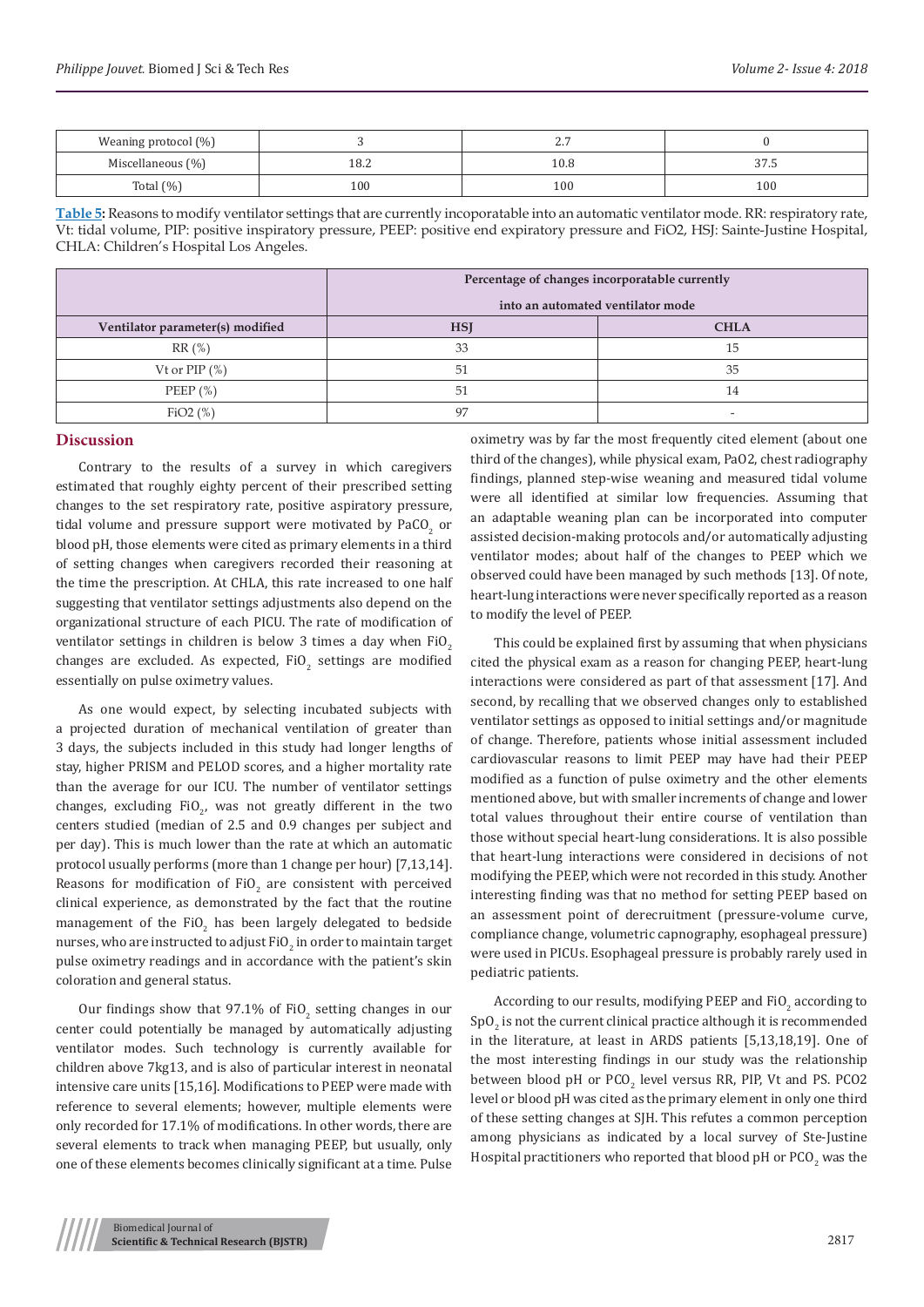primary reason (80%) for the change in RR, PIP, Vt and PS (data not shown). That would imply that most changes to those settings were made either because the PCO<sub>2</sub> or pH was outside an acceptable target range or because targets were met, and physicians felt that the patient could be weaned without those elements going out of target range.

But according to our study observations, this was actually practiced in less than half of the setting changes made. Rather, other considerations caused caregivers to modify ventilator settings, namely peak pressures, measured tidal volumes, spontaneous respiratory rates, etc being out of target range.

When considering secondary elements, and categorising the monitored elements as able or not to be incorporated into automatic ventilator modes, less than a half of the setting changes to RR, PIP Vt and PS could have been managed by use of automatic ventilator modes using readily available technology. Of note, EtCO<sub>2</sub> monitoring is not usual practice in HSJ PICU (7/20 subjects had  $\text{EtCO}_2$  monitored) but it was usual practice at Children's Hospital Los Angeles (100% had  $\rm EUC_2$  monitored). However less than 15% of ventilator settings where triggered by the  $\mathop{\rm E}$ t ${\rm U}_2$ , suggesting that this parameter is not crucial currently for ventilator setting prescription [20,21].

Caution should be used when interpreting our data because it represents the practice of two centers in an area of medicine with few standards or guidelines. The results may not be generalizable to patients who are rapidly weaned after PICU admission. In addition, we identified only those monitored elements that led to ventilator changes. If the default position of a ventilation management plan was to change (wean) a setting, and a monitored parameter prevented that change, we did not capture such information. Also, as is the case with any study attempting to understand clinical reasoning, our observations are limited to what clinicians reported, and may therefore be inherently somewhat oversimplified.

#### **Conclusion**

This pilot study demonstrates that observation and surveying of clinical decision making in mechanical ventilation at the time decisions are being made is feasible and that the results may lead to a more accurate and objective understanding of our own practise. Specifically, these initial results reveal that physician over-estimate the role of blood pH and  $PCO<sub>2</sub>$  in their ventilation management strategies. Furthermore, roughly half the changes to PEEP, 40% of the changes to RR, Vt, PIP, and PS, and 97% of changes to FiO2 in one of the two centers could potentially be managed by automatic ventilator modes based on technology which already exists. As non invasive means of tracking  $PCO_2$  become more sophisticated, or with the integration of intermittent blood gas results into automatic ventilator modes or computer assisted decision making protocols (by manual entry and validation or through automatic entry from the hospital's laboratory system and manual result validation) greater strides can be made in the standardisation of mechanical ventilation.

Such advances would allow for large scale studies to determine best practices and would allow patients with simpler courses of mechanical ventilation to be managed through use of protocols allowing paediatric intensivists use their time and efforts on more complex management problems. In order for such advances to take place, physicians must become comfortable with the capabilities and limitations of automatic modes of ventilation as well as with the technology that feeds information into such systems.

#### **References**

- 1. Newth C, Jouvet P (2015) Organization Characteristics in North America. In: Rimensberger PC, editor. Pediatric and Neonatal Mechanical Ventilation. Springer Berlin Heidelberg, Berlin, Germany, pp. 1571-1574.
- 2. [Santschi M, Jouvet P, Leclerc F, Gauvin F, Newth CJ, et al. \(2010\) Acute lung](https://www.ncbi.nlm.nih.gov/pubmed/20228688) [injury in children: therapeutic practice and feasibility of international](https://www.ncbi.nlm.nih.gov/pubmed/20228688) [clinical trials. Pediatr Crit Care Med 11\(6\): 681-689.](https://www.ncbi.nlm.nih.gov/pubmed/20228688)
- 3. [Santschi M, Gauvin F, Hatzakis G, Lacroix J, Jouvet P, et al. \(2007\)](https://www.ncbi.nlm.nih.gov/pubmed/17063358) [Acceptable respiratory physiologic limits for children during weaning](https://www.ncbi.nlm.nih.gov/pubmed/17063358) [from mechanical ventilation. Intens Care Med 33\(2\): 319-325.](https://www.ncbi.nlm.nih.gov/pubmed/17063358)
- 4. [Santschi M, Randolph AG, Rimensberger PC, Jouvet P \(2013\) Mechanical](https://www.ncbi.nlm.nih.gov/pubmed/23842587) [ventilation strategies in children with acute lung injury: a survey on](https://www.ncbi.nlm.nih.gov/pubmed/23842587) [stated practice pattern\\*. Pediatr Crit Care Med 14\(7\): e332-e337.](https://www.ncbi.nlm.nih.gov/pubmed/23842587)
- 5. [Khemani RG, Sward K, Morris A, Dean JM, Newth CJ, et al. \(2011\)](https://www.ncbi.nlm.nih.gov/pubmed/21965099) [Variability in usual care mechanical ventilation for pediatric acute lung](https://www.ncbi.nlm.nih.gov/pubmed/21965099) [injury: the potential benefit of a lung protective computer protocol.](https://www.ncbi.nlm.nih.gov/pubmed/21965099) [Intens Care Med 37\(11\): 1840-1848.](https://www.ncbi.nlm.nih.gov/pubmed/21965099)
- 6. [Morris AH \(2000\) Developing and implementing computerized](https://www.ncbi.nlm.nih.gov/pubmed/10691588) [protocols for standardization of clinical decisions. Ann Intern Med](https://www.ncbi.nlm.nih.gov/pubmed/10691588) [132\(5\): 373-383.](https://www.ncbi.nlm.nih.gov/pubmed/10691588)
- 7. [Jouvet PA, Payen V, Gauvin F, Emeriaud G, Lacroix J \(2013\) Weaning](https://www.ncbi.nlm.nih.gov/pubmed/23361631) [children from mechanical ventilation with a computer-driven protocol:](https://www.ncbi.nlm.nih.gov/pubmed/23361631) [a pilot trial. Intens Care Med 39\(5\): 919-925.](https://www.ncbi.nlm.nih.gov/pubmed/23361631)
- 8. [Wysocki M, Jouvet P, Jaber S \(2014\) Closed loop mechanical ventilation.](https://link.springer.com/article/10.1007/s10877-013-9465-2) [Journal of clinical monitoring and computing 28\(1\): 49-56.](https://link.springer.com/article/10.1007/s10877-013-9465-2)
- 9. [Burns KE, Lellouche F, Nisenbaum R, Lessard MR, Friedrich JO \(2014\)](https://www.ncbi.nlm.nih.gov/pubmed/25203308) [Automated weaning and SBT systems versus non-automated weaning](https://www.ncbi.nlm.nih.gov/pubmed/25203308) [strategies for weaning time in invasively ventilated critically ill adults.](https://www.ncbi.nlm.nih.gov/pubmed/25203308) [The Cochrane database of systematic reviews 9: CD008638.](https://www.ncbi.nlm.nih.gov/pubmed/25203308)
- 10. 10. [Rose L, Schultz MJ, Cardwell CR, Jouvet P, McAuley DF, et al. \(2013\)](https://www.ncbi.nlm.nih.gov/pubmed/23740737) [Automated versus non-automated weaning for reducing the duration of](https://www.ncbi.nlm.nih.gov/pubmed/23740737) [mechanical ventilation for critically ill adults and children. The Cochrane](https://www.ncbi.nlm.nih.gov/pubmed/23740737) [database of systematic reviews 6\(6\): CD009235.](https://www.ncbi.nlm.nih.gov/pubmed/23740737)
- 11. [Arnal JM, Wysocki M, Novotni D, Demory D, Lopez R, et al. \(2012\) Safety](https://www.ncbi.nlm.nih.gov/pubmed/22460854) [and efficacy of a fully closed-loop control ventilation \(IntelliVent-ASV\(R\)\)](https://www.ncbi.nlm.nih.gov/pubmed/22460854) [in sedated ICU patients with acute respiratory failure: a prospective](https://www.ncbi.nlm.nih.gov/pubmed/22460854) [randomized crossover study. Intens Care Med 38\(5\): 781-787.](https://www.ncbi.nlm.nih.gov/pubmed/22460854)
- 12. [Payen V, Jouvet P, Lacroix J, Ducruet T, Gauvin F \(2012\) Risk factors](https://www.ncbi.nlm.nih.gov/pubmed/21760567) [associated with increased length of mechanical ventilation in children.](https://www.ncbi.nlm.nih.gov/pubmed/21760567) [Pediatr Crit Care Med 13\(2\): 152-157.](https://www.ncbi.nlm.nih.gov/pubmed/21760567)
- 13. [Jouvet P, Eddington A, Payen V, Bordessoule A, Emeriaud G, et al. \(2012\)](https://www.ncbi.nlm.nih.gov/pubmed/22591622/) [A pilot prospective study on closed loop controlled ventilation and](https://www.ncbi.nlm.nih.gov/pubmed/22591622/) [oxygenation in ventilated children during the weaning phase. Crit Care](https://www.ncbi.nlm.nih.gov/pubmed/22591622/) [16\(3\): R85.](https://www.ncbi.nlm.nih.gov/pubmed/22591622/)
- 14. [Jouvet P, Farges C, Hatzakis G, Monir A, Lesage F, et al. \(2007 \) Weaning](https://www.ncbi.nlm.nih.gov/pubmed/17693913) [children from mechanical ventilation with a computer-driven system](https://www.ncbi.nlm.nih.gov/pubmed/17693913) [\(closed-loop protocol\): a pilot study. Pediatr Crit Care Med 8\(5\): 425-](https://www.ncbi.nlm.nih.gov/pubmed/17693913) [432.](https://www.ncbi.nlm.nih.gov/pubmed/17693913)
- 15. [Claure N, Bancalari E \(2013\) Automated closed loop control of inspired](https://www.ncbi.nlm.nih.gov/pubmed/23271825) [oxygen concentration. Respiratory care 58\(1\): 151-161.](https://www.ncbi.nlm.nih.gov/pubmed/23271825)